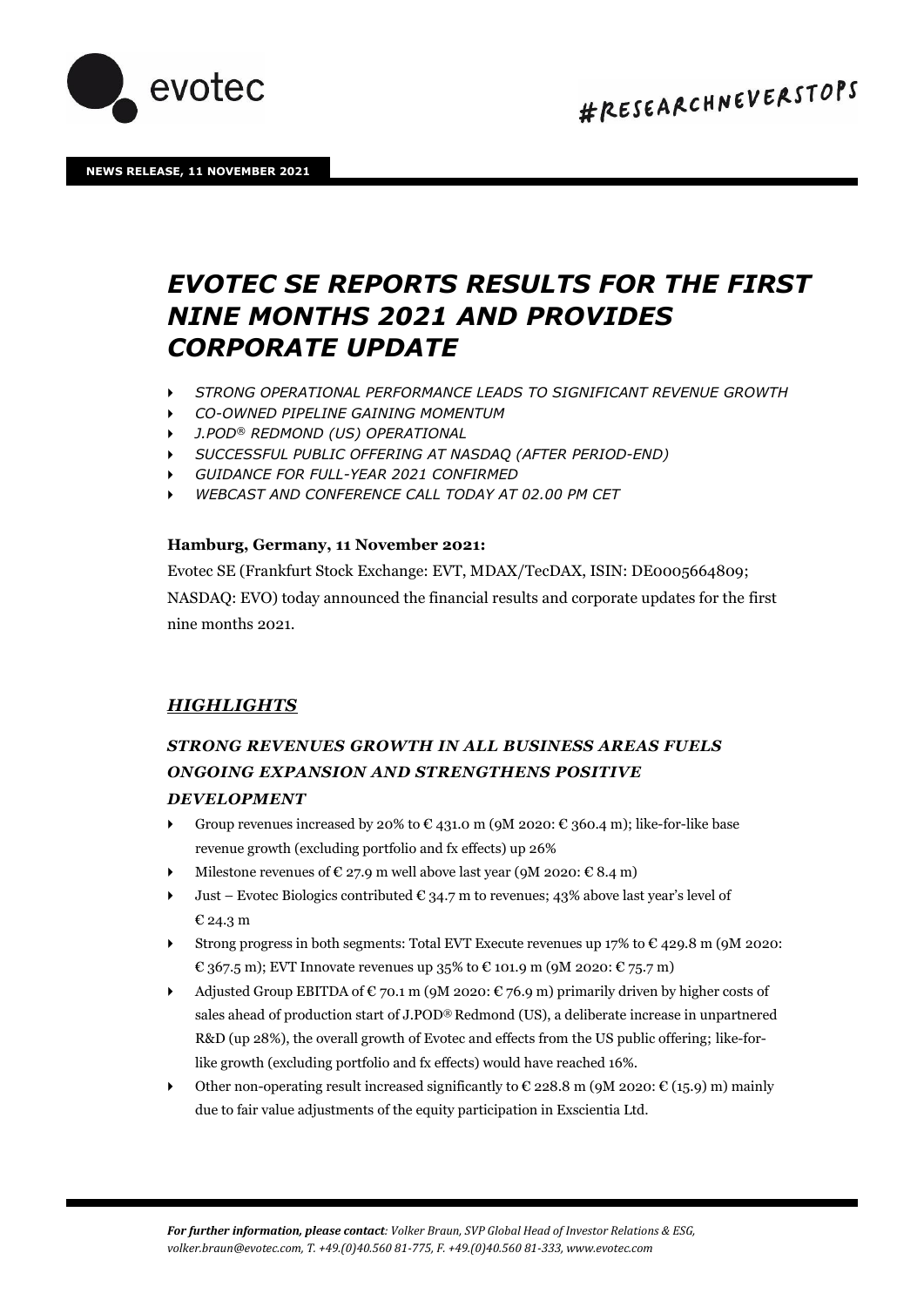

## *DATA-DRIVEN AUTOBAHN TO CURES: STRONG PROGRESS IN ALL LANES*

- Several new and extended drug discovery and development agreements in all areas
- Just Evotec Biologics opened J.POD® Redmond (US); start operations on track; project initiation of J.POD® Toulouse (France) in 2021
- Positive Phase IIb results in refractory chronic cough for eliapixant reported by partner Bayer
- Excellent progress in iPSC and protein degradation collaborations with Bristol Myers Squibb (BMS); Opt-in for EVT8683 to enter clinical development
- Kazia Therapeutics Limited has commenced enrolment to a Phase I clinical trial of EVT801, an investigational cancer therapy (after period-end)
- Successful NASDAQ IPO of **EVO***equity* portfolio company and partner Exscientia Ltd (after period-end); Series B extension by Evotec's first spin-off Topas Therapeutics

### *CORPORATE*

 Closing of public offering at NASDAQ on 08 November 2021, with notice from underwriters on 05 November 2021 of their intention to partially exercise their option to purchase additional ADSs (after period-end)

## *CONFIRMATION OF BUSINESS OUTLOOK FOR FULL-YEAR 2021 AND MID-TERM TARGETS 2025*

- Group revenues expected to be in a range of  $\epsilon$  550 570 m ( $\epsilon$  565 585 m at constant exchange rates) (2020:  $\epsilon$  500.9 m)
- Adjusted Group EBITDA expected to be in the range of  $\epsilon$  105 120 m ( $\epsilon$  115 130 m at constant exchange rates) (2020:  $\text{\textsterling}$  106.6 m)
- ▶ Unpartnered research and development expenses expected to be in a range of  $€$  50 60 m  $(2020: \mathbb{C} 46.4 \,\mathrm{m})$
- Mid-term goals target revenue growth to  $> \epsilon$  1,000 m, adjusted EBITDA of  $\geq \epsilon$  300 m and unpartnered research and development expenses of  $> \mathcal{E}$  100 m by 2025

Given current global insecurities surrounding the COVID-19 pandemic, a likely negative impact – though less pronounced than in 2020 – is already estimated within the guidance for revenues and adjusted EBITDA stated above.

More detailed information and financial tables are available in our nine-month report published on the Evotec website under the following link: <https://www.evotec.com/en/investor-relations/publications>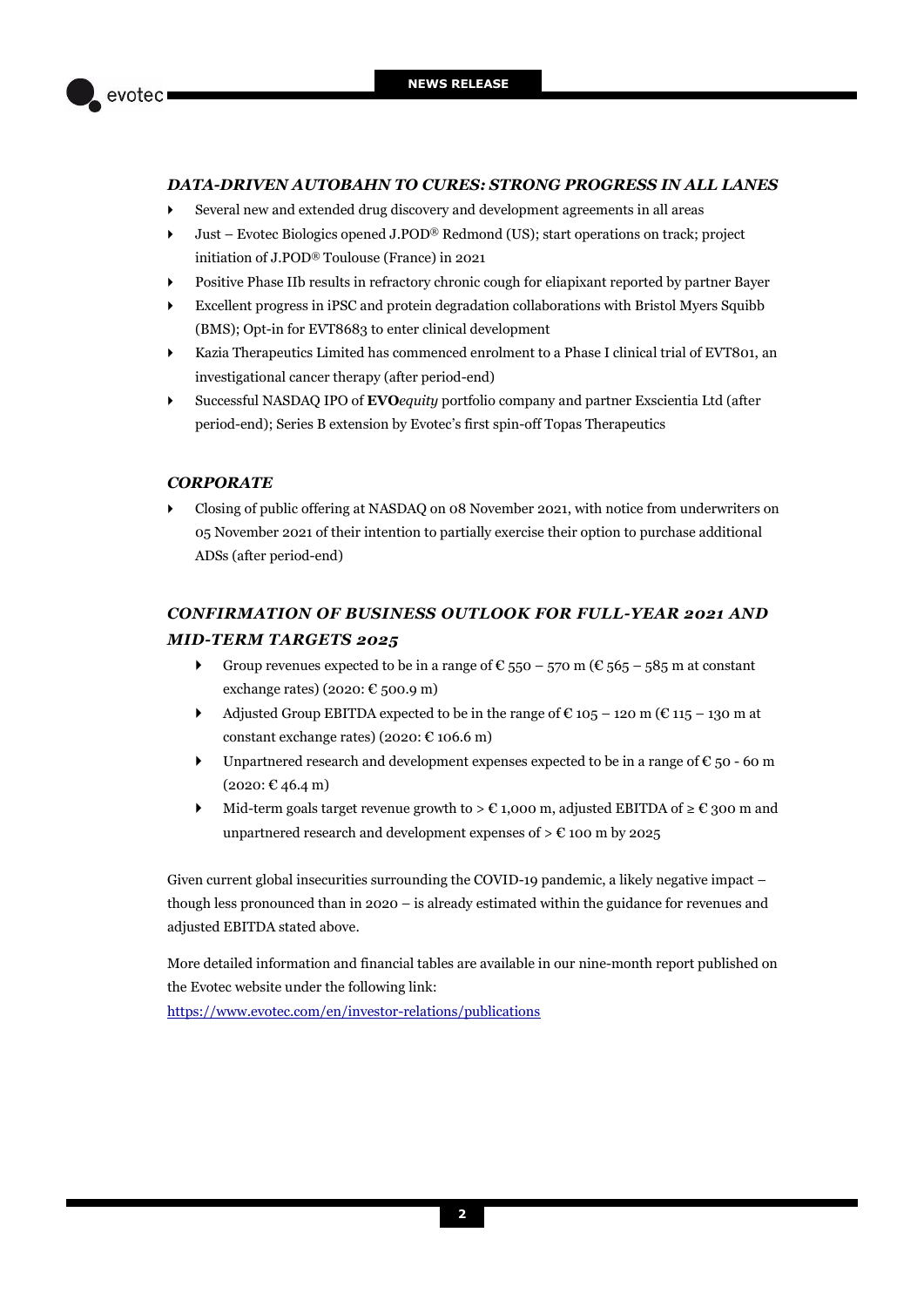

## *FINANCIAL HIGHLIGHTS*

The following table provides an overview of the financial performance in the first nine months of 2021 compared to the same period in 2020.

#### *Key figures of consolidated income statement & segment information*

*Evotec SE & subsidiaries – First nine months of 2021* 

| In T $\epsilon$                                     | <b>EVT</b><br>Execute <sup>4</sup> ) | <b>EVT</b><br>Innovate <sup>5)</sup> |        | <b>Intersegment</b><br><b>Eliminations</b> | <b>Evotec</b><br>Group<br><b>9M2021</b> | <b>Evotec</b><br>Group<br><b>9M2020</b> |
|-----------------------------------------------------|--------------------------------------|--------------------------------------|--------|--------------------------------------------|-----------------------------------------|-----------------------------------------|
| External revenues <sup>1)</sup>                     | 329,023                              | 101,940                              |        |                                            | 430,963                                 | 360,414                                 |
| Intersegment revenues                               | 100,751                              |                                      |        | (100,751)                                  |                                         |                                         |
| Costs of revenues                                   | (343, 418)                           | (79, 781)                            | 91,705 |                                            | (331, 494)                              | (271.225)                               |
| <b>Gross profit</b>                                 | 86,356                               | 22,159                               |        | (9,046)                                    | 99,469                                  | 89,189                                  |
| Gross margin in %                                   | 20.1                                 | 21.7                                 |        |                                            | 23.1                                    | 24.7                                    |
|                                                     |                                      |                                      |        |                                            |                                         |                                         |
| R&D expenses <sup>2)</sup>                          | (2,120)                              | (60, 398)                            | 9,046  |                                            | (53, 472)                               | (46,077)                                |
| SG&A expenses                                       | (56,714)                             | (14, 323)                            |        |                                            | (71,037)                                | (58, 132)                               |
| Impairments of<br>intangible assets and<br>goodwill |                                      | (683)                                |        |                                            | (683)                                   |                                         |
| Other operating<br>income (expenses), net           | 17,539                               | 34,237                               |        |                                            | 51,776                                  | 50,306                                  |
| <b>Operating result</b>                             | 45,061                               | (19,008)                             |        |                                            | 26,053                                  | 35,286                                  |
|                                                     |                                      |                                      |        |                                            |                                         |                                         |
| <b>Adjusted EBITDA3)</b>                            | 85,985                               | (15, 899)                            |        |                                            | 70,086                                  | 76,942                                  |

 *1) Adjusted for negative exchange rate effects of € 11.2 m, Group revenues amount to € 442.1 m* 

*2) Of which unpartnered R&D expenses of € 42.6 m in 9M 2021 (9M 2020: € 33.4 m)*

*3) Before changes in contingent considerations, income from bargain purchase and excluding impairments on goodwill, other intangible and tangible assets as well as the total non-operating result* 

*4) Revenues from material recharges of € 23.6 m are allocated to EVT Execute as of 9M 2021* 

*5) Revenues from material recharges of € 1.2m are allocated to EVT Innovate as of 9M 2021*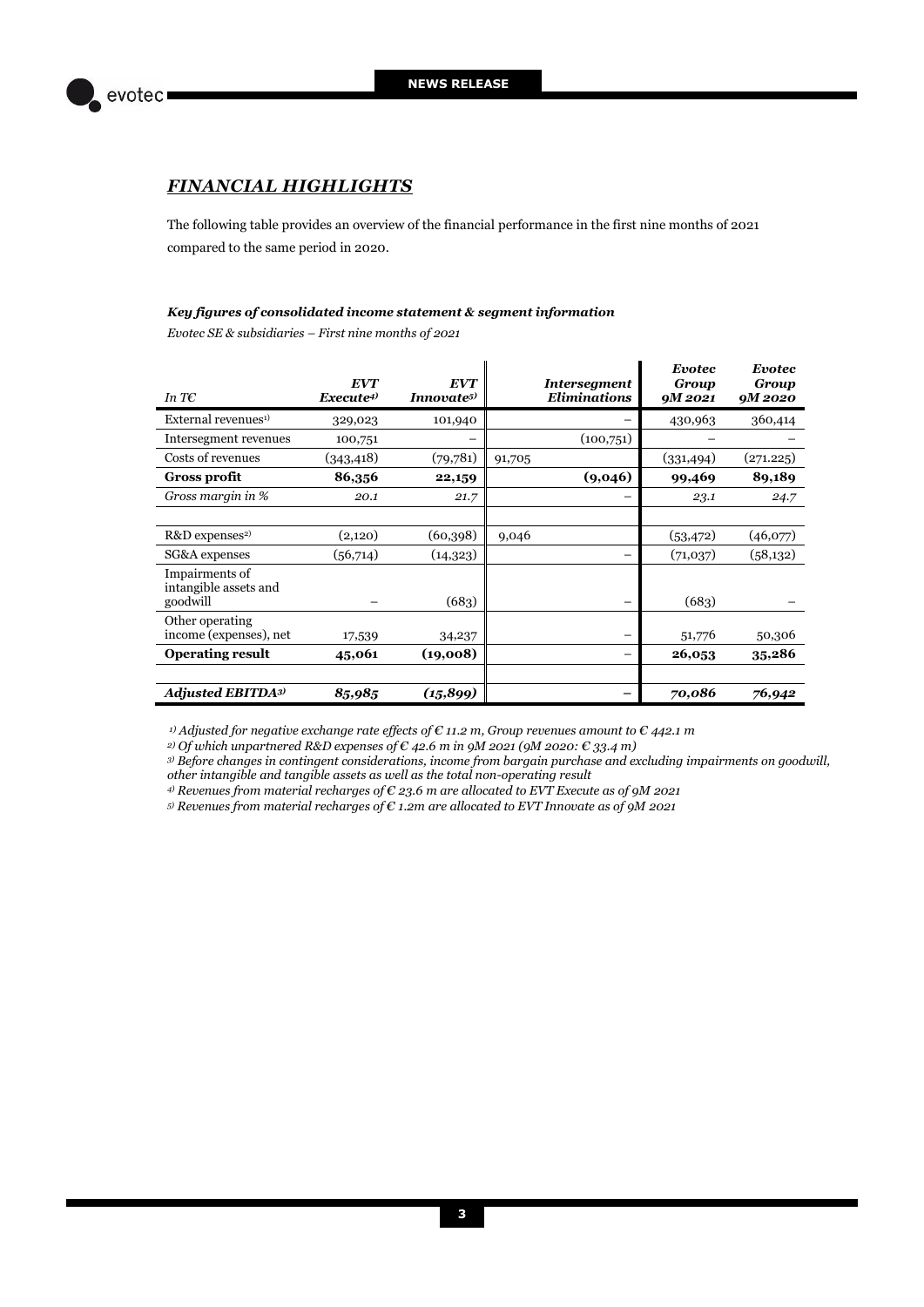

## *WEBCAST / CONFERENCE CALL*

The Company is going to hold a conference call to discuss the results as well as to provide an update on its performance. The conference call will be held in English.

## **Conference call details**

| Date: | Thursday, 11 November 2021               |
|-------|------------------------------------------|
| Time: | 02.00 pm CET (08.00 am ET, 01.00 pm GMT) |

| From Germany:     | +49 69 20 17 44 220 |  |  |  |
|-------------------|---------------------|--|--|--|
| From France:      | +33 170 709 502     |  |  |  |
| From Italy:       | +39 023 600 6663    |  |  |  |
| From Switzerland: | +41 445 806 522     |  |  |  |
| From UK:          | +44 20 3009 2470    |  |  |  |
| From USA:         | +18774230830        |  |  |  |
| Access Code:      | 82123163#           |  |  |  |

A simultaneous slide presentation for participants dialling in via phone is available at [https://www.webcast-eqs.com/evotec20211111/no-audio.](https://www.webcast-eqs.com/evotec20211111/no-audio)

## **Webcast details**

To join the audio webcast and to access the presentation slides you will find a link on our homepag[e http://www.evotec.com](http://www.evotec.com/) shortly before the event.

A replay of the conference call will be available for seven days and can be accessed from Germany by dialling +49 69 201744221, from UK by dialling +44 20 3364 5150 and from USA by dialling +1 (844) 307-9362.

The access code is 315614529#. The on-demand version of the webcast will be available on our website:<https://www.evotec.com/en/investor-relations/publications>and under the direct lin[k https://www.webcast-eqs.com/evotec20211111.](https://www.webcast-eqs.com/evotec20211111)